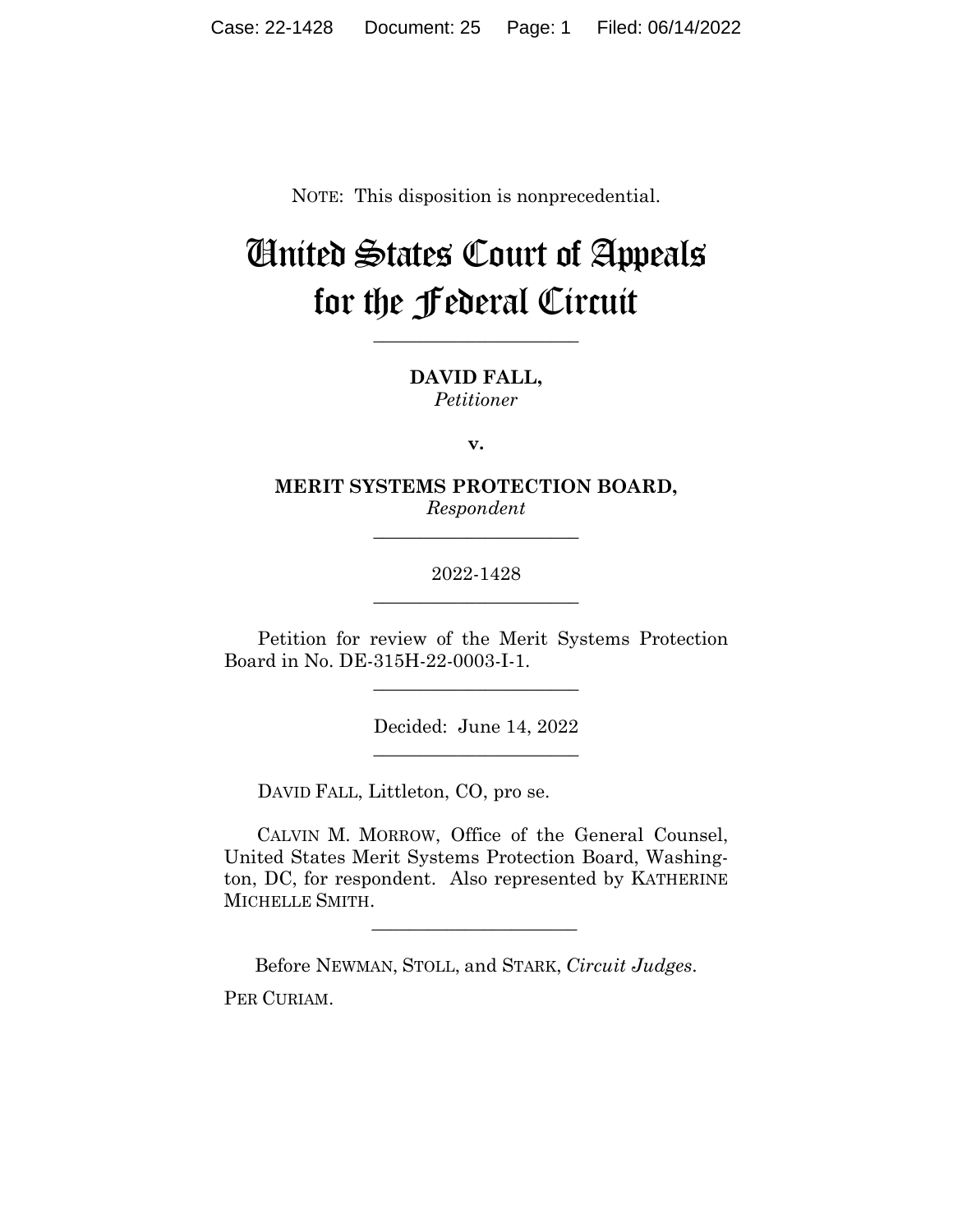David Fall appeals the Merit Systems Protection Board's ("Board") decision dismissing his appeal of the Department of the Treasury's ("agency") decision terminating him. We affirm.

I

On October 26, 2020, the agency appointed Mr. Fall to a career-conditional competitive service position as a Contact Representative for the Internal Revenue Service ("IRS"). The appointment was subject to completion of a one-year probationary period.

On July 30, 2021, the agency informed Mr. Fall that he needed to improve his performance to avoid an unsuitability determination and placed him on a performance action plan. On September 28, 2021, after concluding that Mr. Fall had not improved his performance sufficiently, the agency issued a notice of termination based on 5 C.F.R. § 315.804, which concerns termination of probationary employees for unsatisfactory performance or conduct. Mr. Fall's termination was effective October 1, 2021, which was during his one-year probationary period.

On October 1, 2021, Mr. Fall appealed to the Board, contending "that the procedures used in making the determination [that he be terminated] were unfair and unjust based on the circumstances and final outcome." Supplemental Appendix ("S.A.") 17. In an order, the administrative judge informed Mr. Fall that the Board may lack jurisdiction because probationers in the competitive service with less than one year of non-temporary current continuous service have limited rights to appeal. Mr. Fall did not respond to the administrative judge's order.

On November 1, 2021, the administrative judge issued her initial decision, dismissing Mr. Fall's appeal for lack of jurisdiction. On December 6, 2021, that decision became the final decision of the Board. Mr. Fall timely appealed.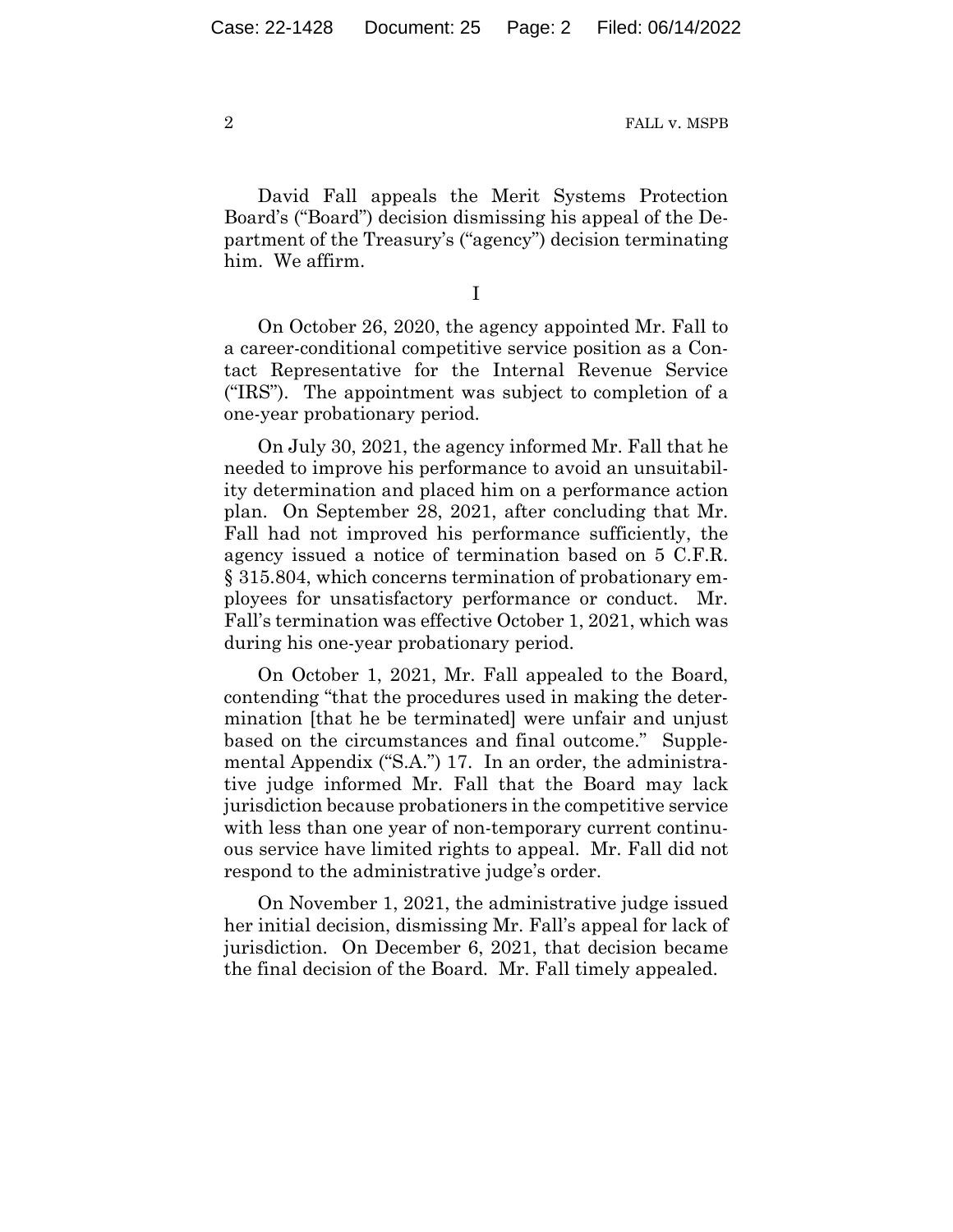We have jurisdiction under 28 U.S.C. § 1295(a)(9) and 5 U.S.C. § 7703(b)(1)(A).

## II

On review, we must affirm the Board's decision unless it is (1) arbitrary, capricious, an abuse of discretion, or otherwise not in accordance with law; (2) obtained without procedures required by law, rule, or regulation having been followed; or (3) unsupported by substantial evidence. *See* 5 U.S.C. § 7703(c); *Barrett v. Soc. Sec. Admin.*, 309 F.3d 781, 785 (Fed. Cir. 2002). We review de novo whether the Board had jurisdiction to adjudicate a case. *See Barrett*, 309 F.3d at 785. The appellant generally bears the burden of proof by a preponderance of the evidence with respect to the Board's jurisdiction. *See* 5 C.F.R. § 1201.56(b)(2)(i)(A).

The Board's jurisdiction is limited to appeals based on a "law, rule, or regulation" that provides an employee with an appeal right. 5 U.S.C. § 7701(a); *see also Garcia v. Dep't of Homeland Sec.*, 437 F.3d 1322, 1327 (Fed. Cir. 2006) (en banc).

Two statutory provisions and one regulation are relevant to determining if Mr. Fall has such a right. First, 5 U.S.C. § 7513(d) permits an employee to appeal a removal taken to promote the efficiency of the service. Second, 5 U.S.C. § 4303(e) permits an employee to appeal a removal based on unacceptable performance. But neither statute grants any appeal rights to removed probationary employees in the competitive service. *See* 5 U.S.C. § 4303(f)(2), 7511(a)(1)(A). Third, 5 C.F.R.  $\S 315.806$  permits a probationary employee to appeal a termination based on § 315.804 or § 315.805. Section 315.804 concerns termination of probationers for unsatisfactory performance or conduct. Section 315.805 concerns termination of probationers for conditions arising before appointment.

Regardless of whether the termination was based on § 315.804 or § 315.805, an appeal under § 315.806 is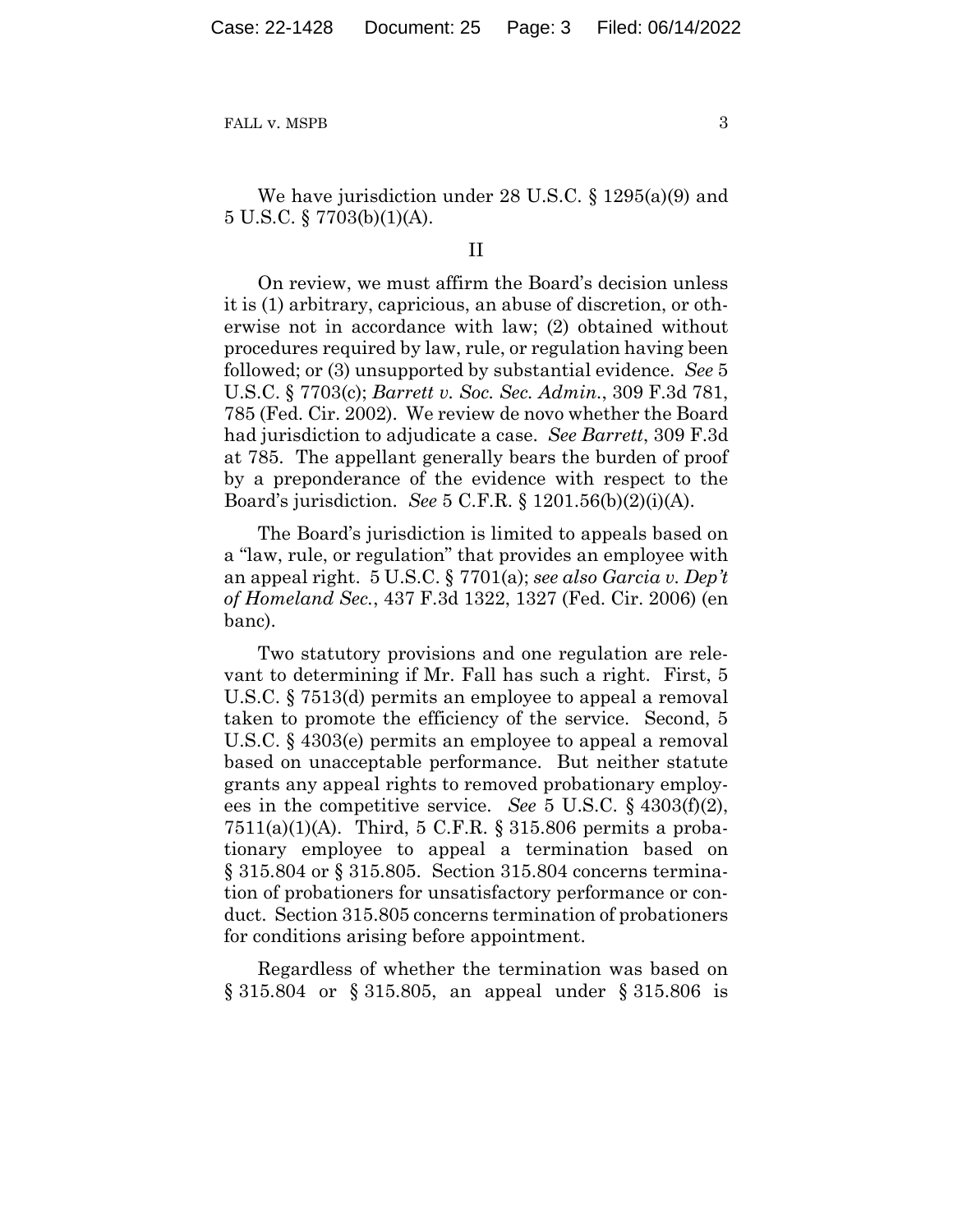possible only if (1) the employee alleges her termination was based on partisan political reasons or marital status or (2) the agency proposed to terminate the probationary employee for reasons based in whole or in part on conditions arising before her employment and the agency failed to follow the procedural requirements of § 315.805 (which include notice of proposed adverse action, opportunity to respond, and notice of any adverse decision). *See* 5 C.F.R. §§ 315.806, 315.804, 315.805.

We hold that the Board properly dismissed Mr. Fall's appeal for lack of jurisdiction. None of Mr. Fall's arguments persuade us otherwise.

First, Mr. Fall contends that the Board violated § 315.804, by failing to notify him in writing as to why he was being terminated and the effective date of termination. According to Mr. Fall, the agency instead subjected him to "various vague and confusing criticisms such as you're not 'cut out' for this job and 'you won't be around' before being plac[ing him] on an invalid and illegal performance improvement plan." Opening Br. 4.

However, as outlined above, Mr. Fall's appeal rights are limited by § 315.806, which permits a probationary employee to appeal certain termination decisions to the Board only if the employee alleges (1) discrimination based on partisan political reasons or marital status or (2) violation of the procedural requirements of § 315.805, which concerns termination based in whole or in part on pre-appointment conditions. There is no indication in the record of any such discrimination or termination based on any pre-appointment conditions. As a result, the Board correctly determined that it lacked jurisdiction here.<sup>1</sup>

<sup>&</sup>lt;sup>1</sup> Moreover, if we were to address this argument on the merits, Mr. Fall's submissions to this Court indicate that the agency provided him with a letter indicating why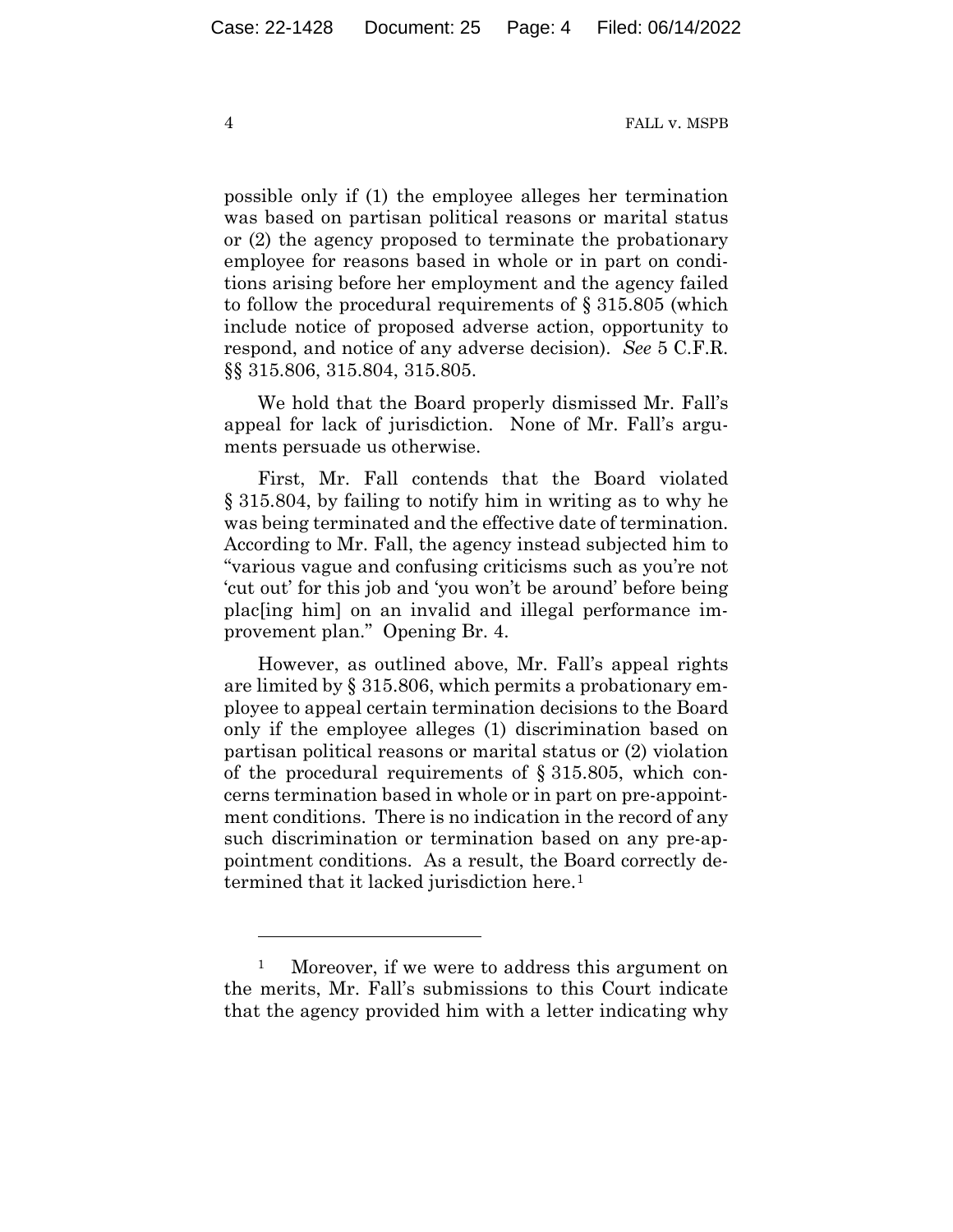Second, Mr. Fall contends that he should be constructively classified as an employee and that his placement on a performance improvement plan violated § 315.804. Citing the Office of Personnel Management's ("OPM") website, Mr. Fall asserts that such plans are not appropriate for probationers because the entire probationary period is a de facto performance improvement plan. Mr. Fall contends that the performance improvement plan subjected him to an additional layer of scrutiny, which made his job more difficult and permitted management to build a stronger case for termination.

Again, Mr. Fall's arguments run afoul of § 315.806, which limits a terminated probationary employee's right to appeal to specific scenarios not present here. Mr. Fall's arguments cannot provide jurisdiction where it is otherwise lacking. *See* 5 U.S.C. § 7701(a) (requiring appealable action be based on "law, rule, or regulation").2

Third, Mr. Fall contends that his situation was governed by Article 40 of the National Agreement between the National Treasury Employees Union ("NTEU") and the IRS. Collective bargaining agreements, such as the

he was being terminated and the effective date of his termination. Document 9-5 at pp. 6-7 (Sept. 28, 2021 letter notice of decision to terminate).

<sup>2</sup> Even if the Board had jurisdiction, the website at issue detracts from Mr. Fall's position. It confirms that an agency need not afford a probationary employee any opportunity to improve but that such employees "should receive closer supervision, instruction, and training as needed." *See Frequently Asked Questions: Employee Relations*, Response to *Do I Have to Give a Probationary/Trial Employee an Opportunity to Improve?*, OPM (last visited June 6, 20 22), https://www.opm.gov/faqs/topic/employeerelations/index.aspx. That is precisely what occurred here.